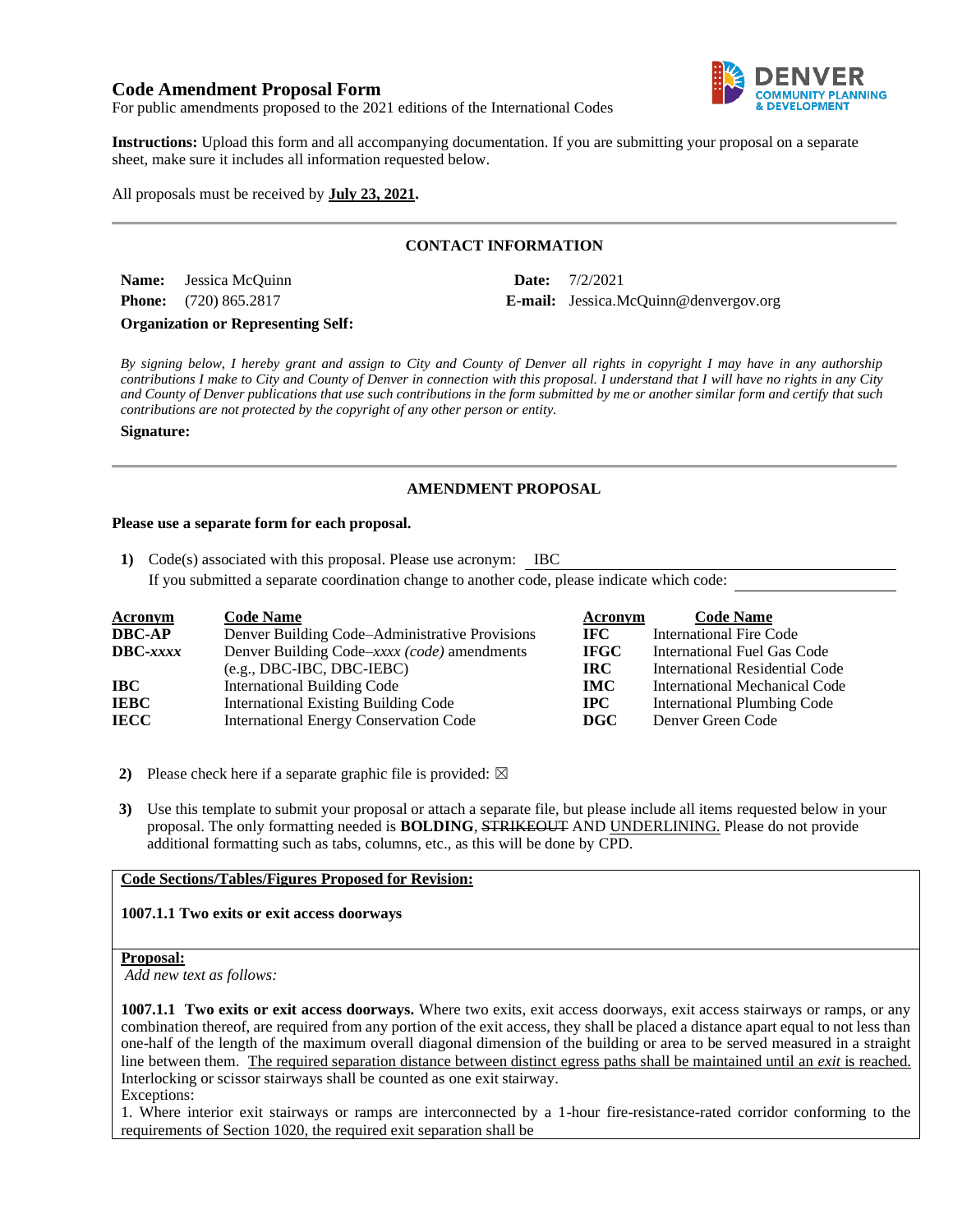measured along the shortest direct line of travel within the corridor.

2. Where a building is equipped throughout with an automatic sprinkler system in accordance with Section 903.3.1.1 or 903.3.1.2, the separation distance shall be not less than one-third of the

length of the maximum overall diagonal dimension of the area served.

3. Where *exits* from the story are separated a distance less than is required by 1007.1.1 for individual spaces on that story, the distance between egress paths along the path of travel from an *exit access doorway* to an *exit* may be reduced, but may not be less than the distance between *exits* from the story.

# **Supporting Information:**

## **Purpose:**

This amendment is necessary to clarify an interpretive and heavily debated section of code. New language will assist in providing consistency and clear expectations for both designers and reviewers.

## **Reason:**

IBC 1006.2.1 establishes where two exits are required from any space. Space is not a defined term in the IBC. As such, it can be argued that as long as two exit access doorways from a given "space" are separated, nothing in the code requires this separation be maintained along the egress path to an exit. See condition in the attached graphic #1. This argument conflicts with past City and County of Denver interpretations. 2016 DBCA Section 1006.2.1.2 required two diverging exit access routes from the terminus of the common path of travel to an exit. The amendment was deleted in the 2019 DBCA, based on the interpretation that 1007.1.1 already prohibited egress path convergence.

Worth noting is that the intent of this amendment is **not** to address cumulative occupant loads, nor does it conflict with IBC 1006.2.1 exception 1. In fact, the commentary to 1006.2.1 states "it should be noted that where two doorways are required, the remoteness requirement of Section 1007.1 is applicable." See examples in graphic #2.

## **Referenced Standards:**

 $N/A$ 

# **Impact:**

Establishing consensus gives designers clear expectations at the beginning of the design process, avoiding delays and redesign at the permitting stage.

**Note:** Discuss the impact of this proposal in this section AND indicate the impact of this amendment proposal for each of the following:

- The effect of the proposal on the cost of construction: □ Increase □ Reduce ⊠ No Effect
- 
- The effect of the proposal on the cost of design: □ Increase ⊠ Reduce □ No Effect • Is the proposal more or less restrictive than the I-codes:  $\Box$  More  $\Box$  Less  $\boxtimes$  Same

**Departmental Impact:** (To be filled out by CPD staff)

Establishing consensus on contested issues saves reviewers' time.

**Note:** CITY STAFF ONLY. Discuss the impact of this proposal in this section AND indicate the impact of this amendment proposal for each of the following:

- The effect of the proposal on the cost of review:  $\Box$  Increase  $\boxtimes$  Reduce  $\Box$  No Effect
- The effect of the proposal on the cost of enforcement/inspection: □ Increase □ Reduce ⊠ No Effect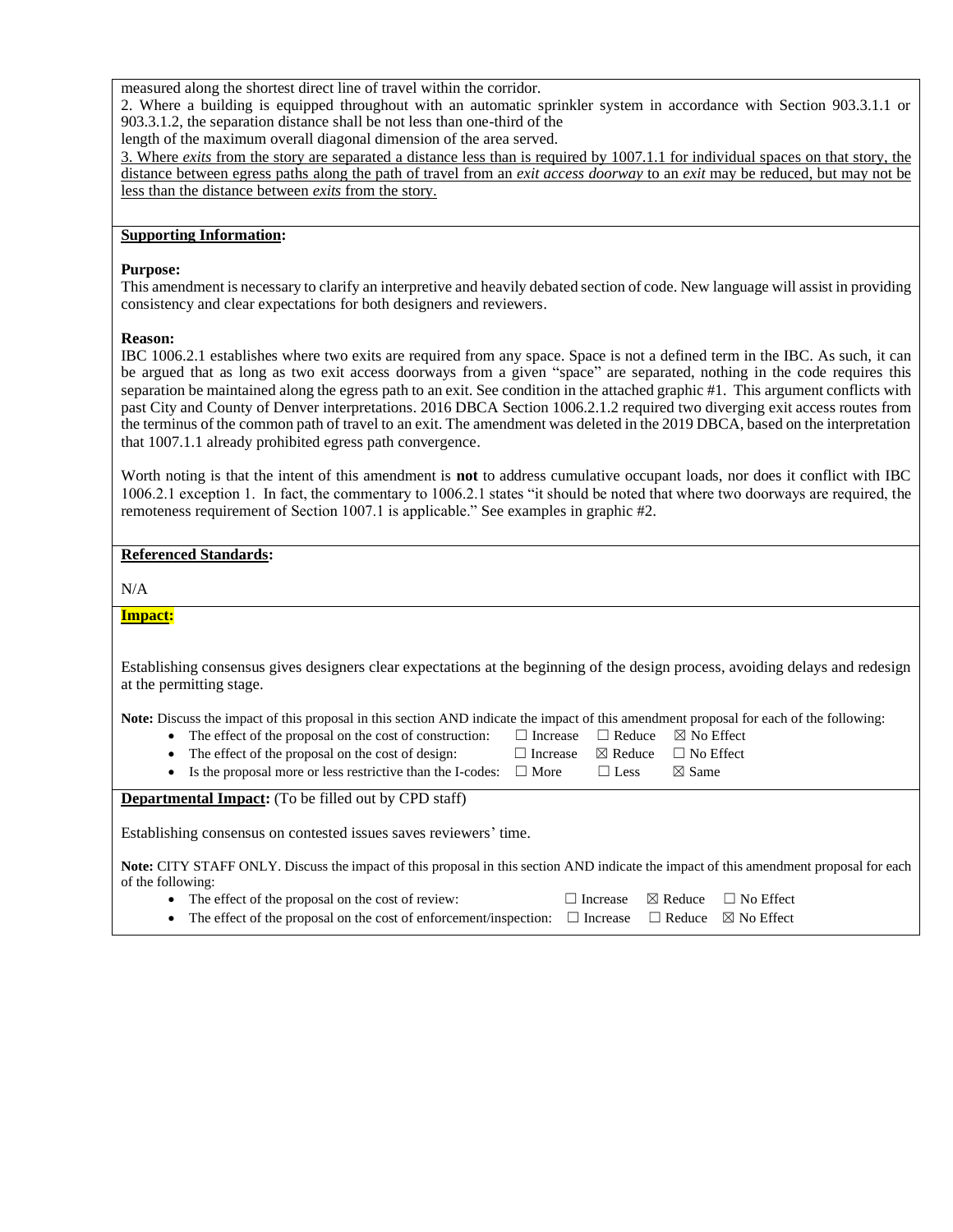

# **GRAPHIC 1**

The intent of this amendment is to prohibit convergence of egress paths illustrated above



# **GRAPHIC 2a**

All of the above configurations are compliant with both 1006.2.1 Exception 1 and this amendment. This proposal only requires exit separation be maintained where already required from a space needing two exits. This is consistent with the commentary language to 1006.2.1 Exception 1, which states: "It should be noted that where two doorways are required, the remoteness requirement of Section 1007.1 is applicable." The counter-argument would allow that on page 2.